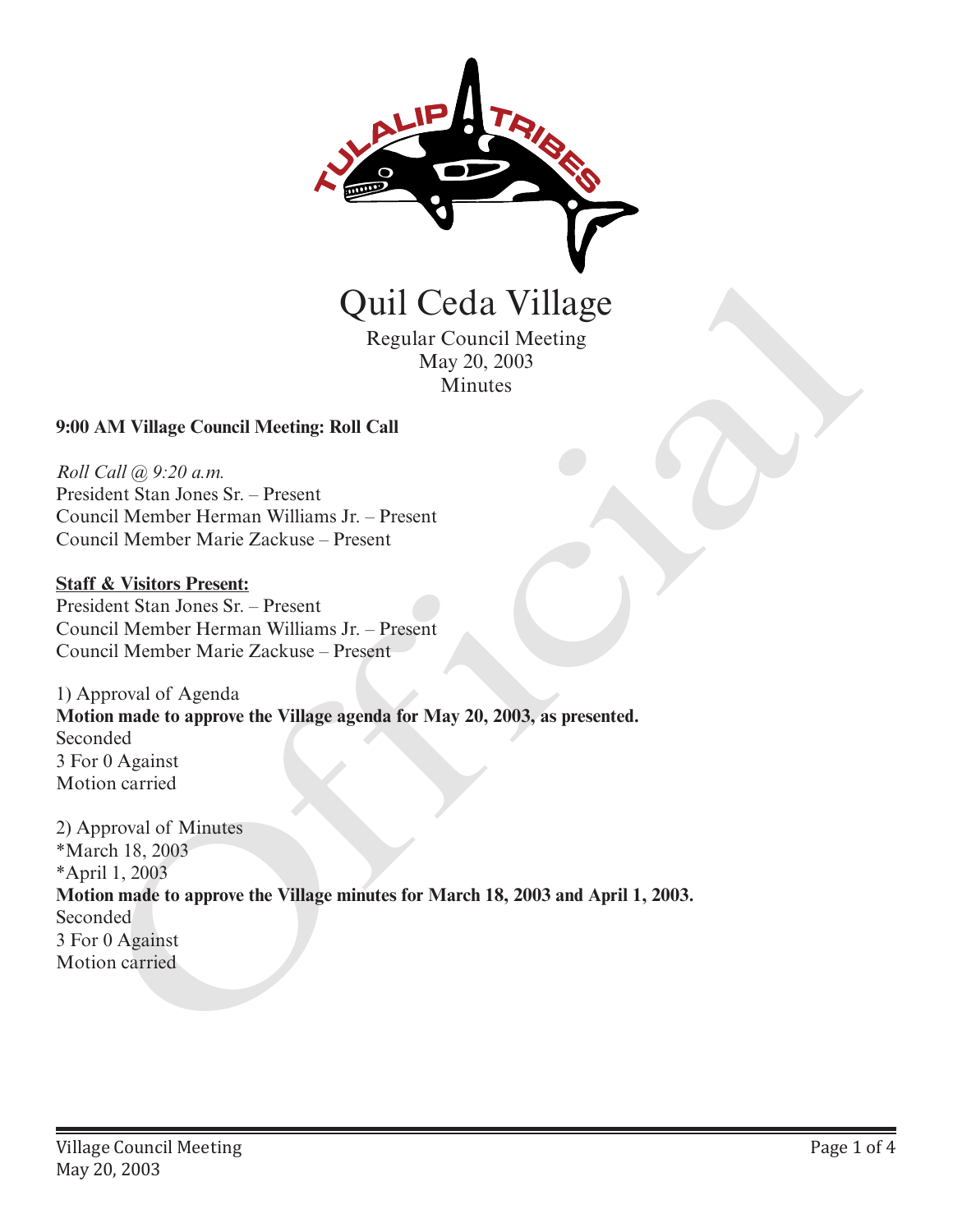3) Swearing in of New Quil Ceda Village Council President – Stanley Jones Sr. Sworn in by Tulalip Tribal Chairman, Herman Williams Jr.

Stanley G Jones receives the Oath of Office by Herman Williams Jr, Tulalip Tribes Chairman, Council Member Herman Williams Jr.

Council Member Marie Zackuse Sworn in by QCV President Stanley Jones Sr.

Herman Williams Jr. receives the Oath of Office by Stanley G Jones Sr, Quil Ceda Village President

Marie Zackuse receives the Oath of Office by Stanley G. Jones Sr, Quil Ceda Village President

## **Old Business:**

4) Sign for Quil Ceda Village Conference Center -Draft -Cost exceeds QCV procurement policy (\$5,000.00 limit) **Motion made to wave the procurement policy to purchase the Quil Ceda Village Conference Center Sign and go ahead and allow the GM to purchase the sign.** Seconded **Ouestions** 3 For 0 against Motion carried Content World President States<br>
Content Member Marie Zackuse<br>
Sworn in by QCV President Stamley Jones Sr.<br>
Herman Williams Jr. receives the Oath of Office by Stanley G. Jones Sr, Quil Ceda Village President<br>
Marie Zackuse

**Motion made to approve a variance which will allow the Quil Ceda Village Conference Center Sign to go over the allowable square footage of the design guidelines.**

Seconded **Ouestions** 3 for 0 against Motion carried

5) Status on Quil Ceda Village HB 1879

\*HB 1879 did not pass out of the Senate Ways & Means Committee.

The Bill should be sent back to its body of origin so it will not have to be resubmitted. One Senator held the Bill up so it will be important to inform this Senator about the purpose of this Bill.

The Council is moving forward to initiate Federal Legislation.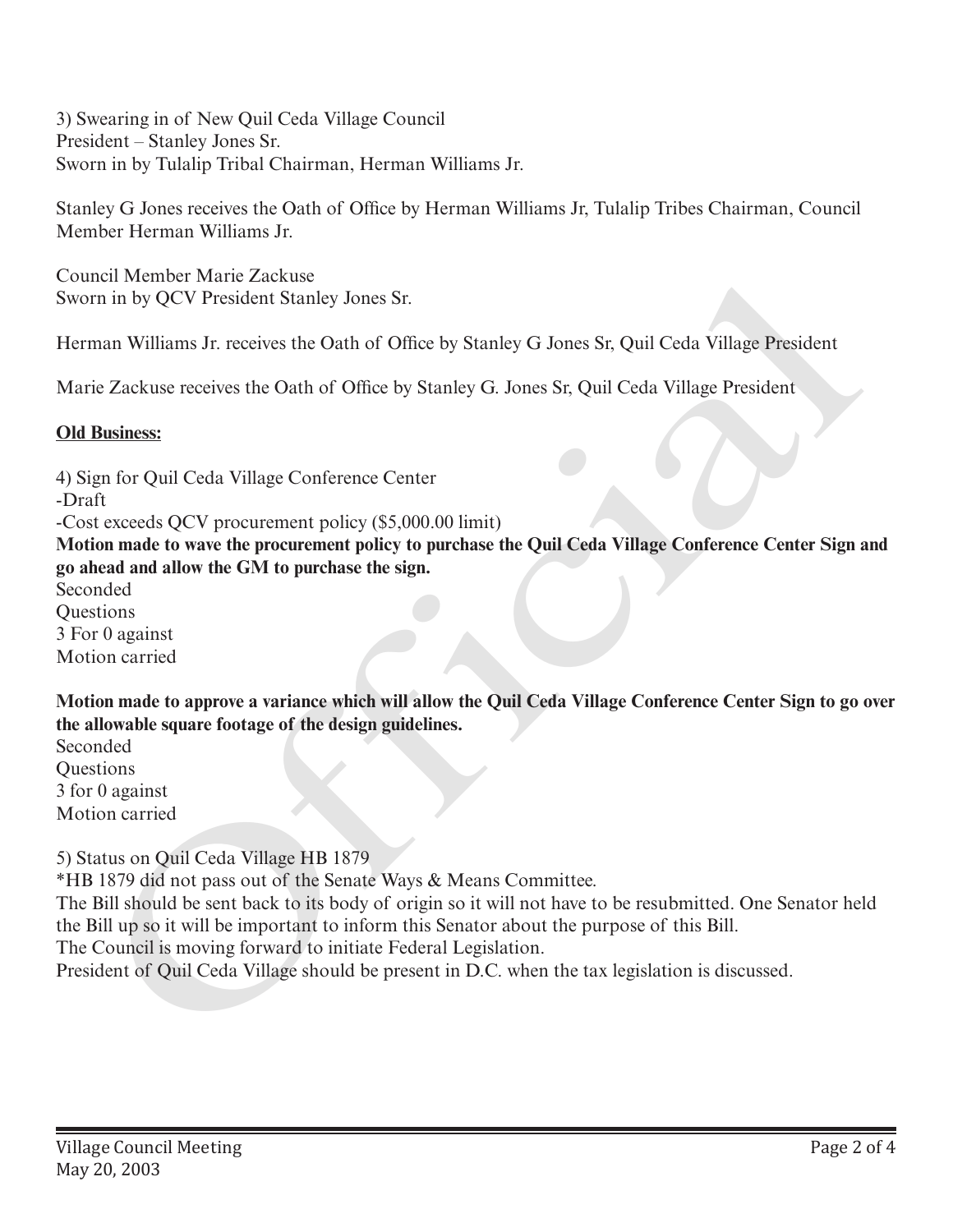## **New Business:**

6) Village Street & Parking Lot sweeping contract proposal

\*Two proposals have been submitted to sweep the Village Streets, Retail Center parking lot and the Village Office parking lot. (RFB has not been sent out) The Village will need to put this out to bid. The Village General Manager will put all the specs together and go out to bid. This will make it equal and competitive.

7) Retail Center/Leases \*Property Management -Trading Post -Advertisements -Opening and closing each day. -Janitorial -Funding source for PUD, phones, Natural Gas, Water & Sewer, CAM Fees, etc.

As the lease money is received it is sent down to the government offices. The Village needs to operate and maintain theses facilities. 5% of the Lease money should be put into the Operation & Maintenance budget. Staff will bring back a budget for this money and a resolution. Staff will bring back the appropriate documents for the Retail Center Suite E. The BOD has not approved a lease for this space. Did the individual tenants receive approved leases by the BOD or the Village Staff? Need to do some advertising for this space.

-Building Maintenance -HVAC System routine maintenance -Tenant problems (warranty vs. tenant responsibility) -Funding source to pay for Retail Center expenses. -CAM Fees pay for Common Areas outside of the building -10% Lease withhold is used for Capital Improvements not regular expenses. -Lock box for Fire & Verizon Access. -Painting curbs (red-no parking zone) -Re-striping parking stalls, Striping lanes behind the Center (two way) -Signs for "loading & unloading" zones -Signs for "30 minute parking only" zones stat Center/Leases<br>tant Center-Leases<br>partly Management<br>tritisments<br>integrand transformation<br>are restincently and closing each day.<br>The restinct these facilities  $\mathcal{Y}_0$  of the Lease monory should be put invisible for th

8) Village Office Space

\*Additional Staff Office Space is needed. The estimated cost for a new modular to tie in with the existing building is \$89,000.00. Additional costs will include: site prep, foundation, electrical, sidewalk, porches, etc. Village has 12 employees with two unfilled "new" positions. Business Park has 5 with one unfilled position. Government Affairs has 5 with one unfilled "new" position. Tulalip Tribes EFO – 1 employee (needs an admin. assist). Space is needed for the placement of a full-time attorney. Space is needed to move Special Projects Team to Village. Space is needed to move Natural Resources Team to Village.